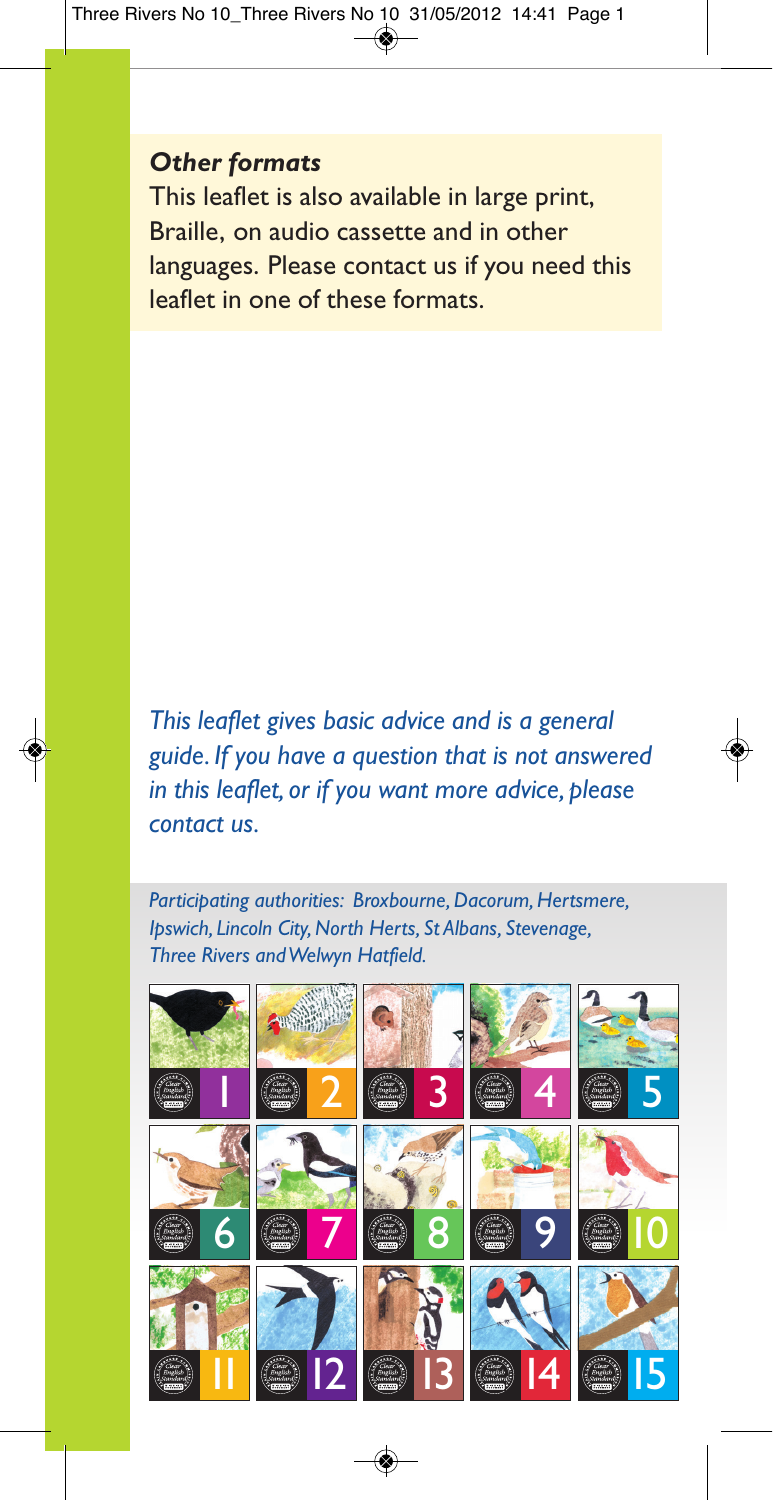## *When can a discretionary housing payment be made?*

We can only consider making a discretionary housing payment if you are already entitled to Housing Benefit; and

the benefit you now receive, after taking off any amounts that we cannot help you with, does not cover your rent and Council Tax in full; and

your circumstances justify extra financial help.

## *How to make a claim?*

Fill in the attached form, completing all questions, and send it to the address on the back of this leaflet.

### *What happens next?*

We will look at the details and decide whether we can award you the discretionary housing payment.

*If we need more information before making a decision, we may:* telephone you;

write to you;

visit you;

Е Ē

П

ask you to provide a letter from your doctor  $-$  if you have given us details about your health or the health of anyone in your household.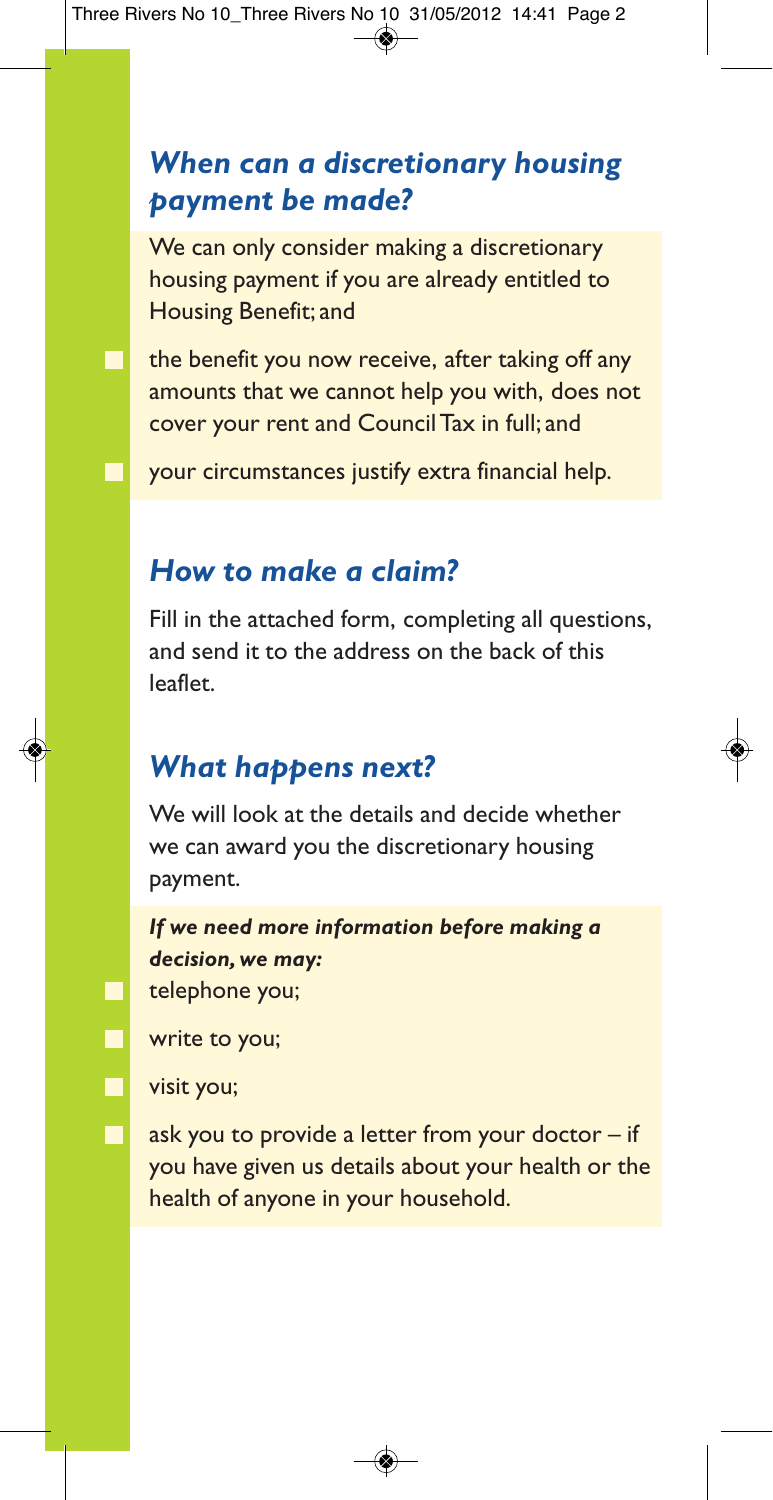#### *If we make the award:*

г

we will write and tell you how much you will be paid and how long you will go on receiving it;

the payment will be for a set time depending on the reason for the award;

we may reduce or stop the award if your circumstances change or if we reach the government spending limit.

*If we decide we cannot make the award:* we will write to you and explain our decision.

### *If we decide not to make the award and you do not agree with our decision:*

you can ask us to look at our decision again;

if you want us to look at our decision again, you will need to write to us and explain why you think our decision is wrong;

if we look at your claim again, it will be by a different member of staff who has not dealt with your claim before;

we will write to you again within 14 days and let you know our decision.